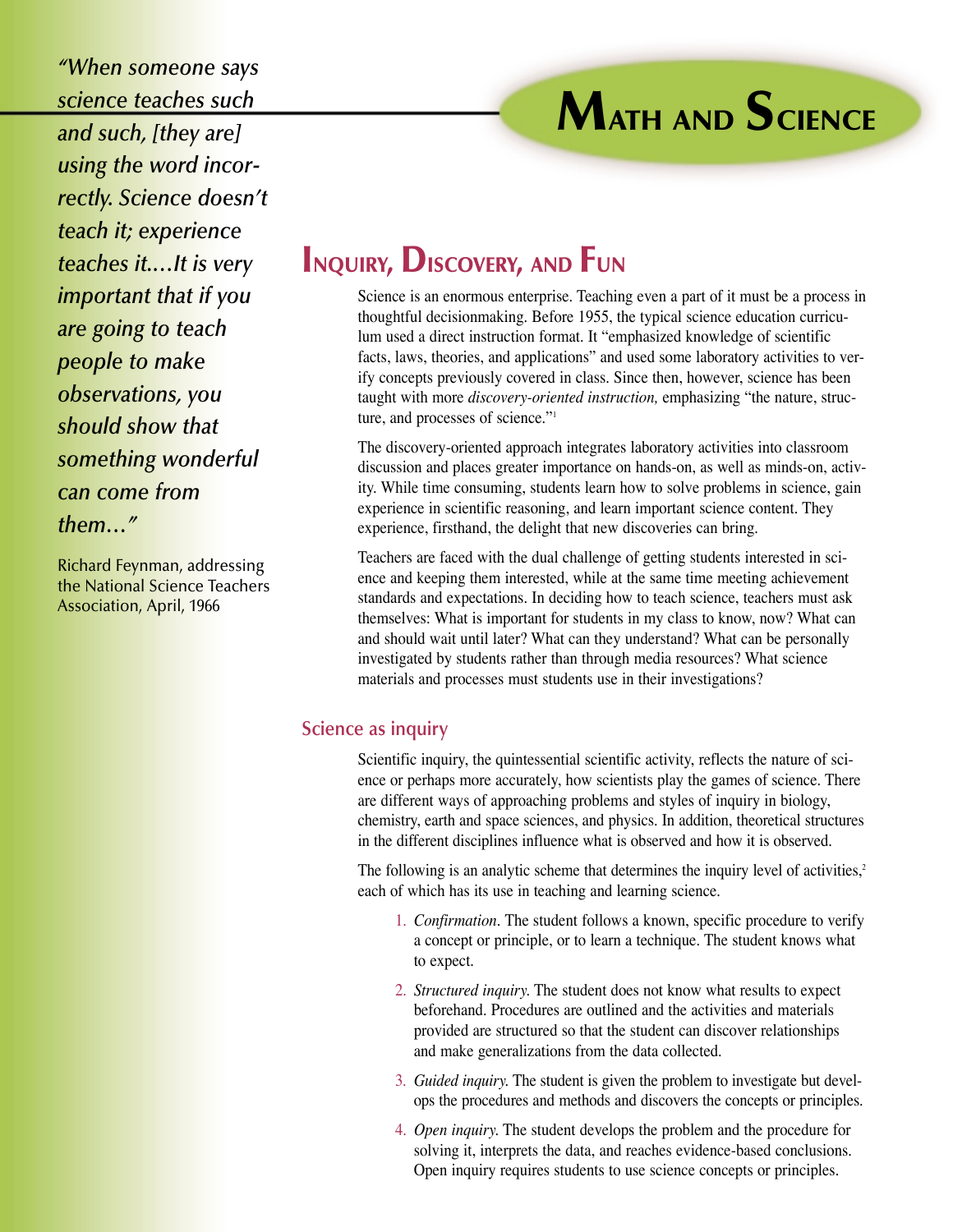## **Issues**

- Research has shown that learning is enhanced when activities provide students with opportunities to use previously learned concepts and techniques in the process of discovering new ones.<sup>3</sup>
- In elementary science programs, it has been shown that disadvantaged students benefit the most from the use of inquiry in terms of science process, science content, attitude, creativity, and language development. Advantaged students benefit to a somewhat lesser extent except on content knowledge. Students in programs that stress content can be expected to outperform students in activity-based programs that stress process.4 The reverse is true on process tests. All things being equal, you get what you teach for.
- A major complaint of American teachers regarding inquiry and meaningful tasks in the classroom, is that they do not have as much time to use these techniques as they would like. However, the Third International Math and Science Study (TIMSS) revealed that American eighth graders spend more school hours each year studying science than students in Japan, who routinely perform better in the subject. American eighth graders study science an average of 139 hours each school year. In Japan, students study science for 91 hours each year.<sup>5</sup>
- American science teachers, including Ohio's, typically are expected to teach far more science topics each year than Japanese teachers. American, and Ohio's, students also repeat more content from grade to grade.<sup>6</sup>
- There are several more reasons inquiry is not being given appropriate emphasis in the classroom. They include teacher preparation, classroom management and materials problems, a felt responsibility to prepare students for the next level of schooling and/or testing, confusion over the meaning of inquiry, allegiance to teaching facts, and a belief that inquiry instruction is successful only for above-average ability students.7 Many teachers also claim inquiry is too slow, the risk is too high, it is too difficult for most students, the approach lacks sufficient structure. They cite reading difficulties as a concern, as well as discomfort with the process and its expense.
- In Ohio, 33 percent of third- and fourth-grade teachers report having students conduct their own science experiments most or all of the time, while for seventh- and eighthgrade science teachers the number jumps to 40 percent.<sup>8</sup> In Japan, 77 percent of students report they conduct science experiments "often" or "almost always."9

Scientific inquiry, a dialogue between the natural world and the inquirer, must take into account the differences among students. Students differ in what they know and what they can do. They are less persistent than scientists, but equally as eager to explore their world when their interest is piqued.10 Scientific inquiries are forms of argument and the emphasis should be on interpretation and the generation of new questions and discovery. Students are learning to participate in the scientific community as apprentices.

The learning environment should be reflective of the culture of science. It should foster involvement in doing science; ideas that are subject to what scientists refer to as "peer review" or critical and thoughtful evaluation by the class; and an emphasis on reasoning based on evidence. Most important, the focus of science education should be to introduce students not to definitions, formulas, and elements for memorization, but to the joy of watching, wondering, trying, and discovering.

Adapted from *Minnesota K-12 Science Framework*, SciMath<sup>MN</sup>, 1998.